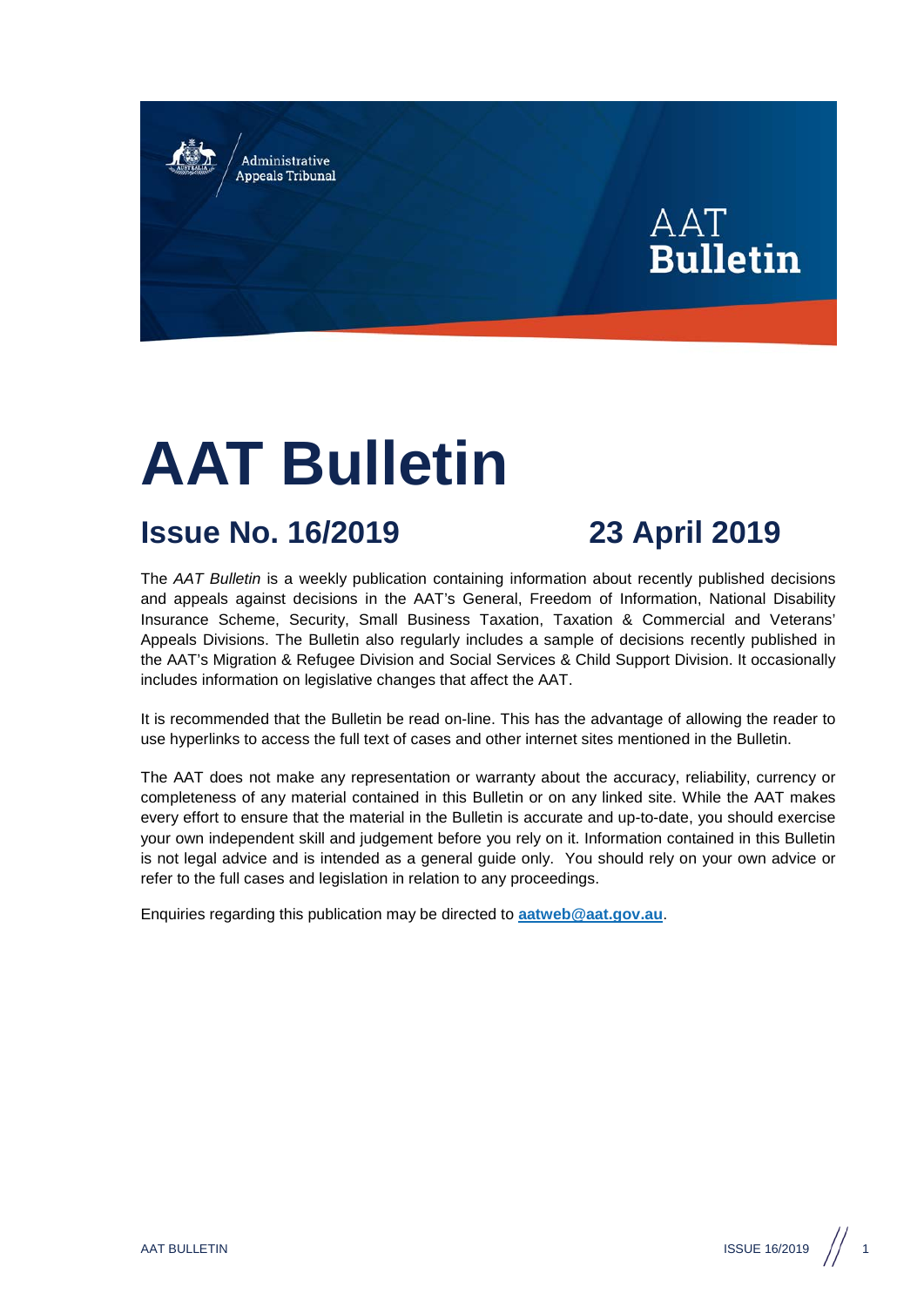## **Contents**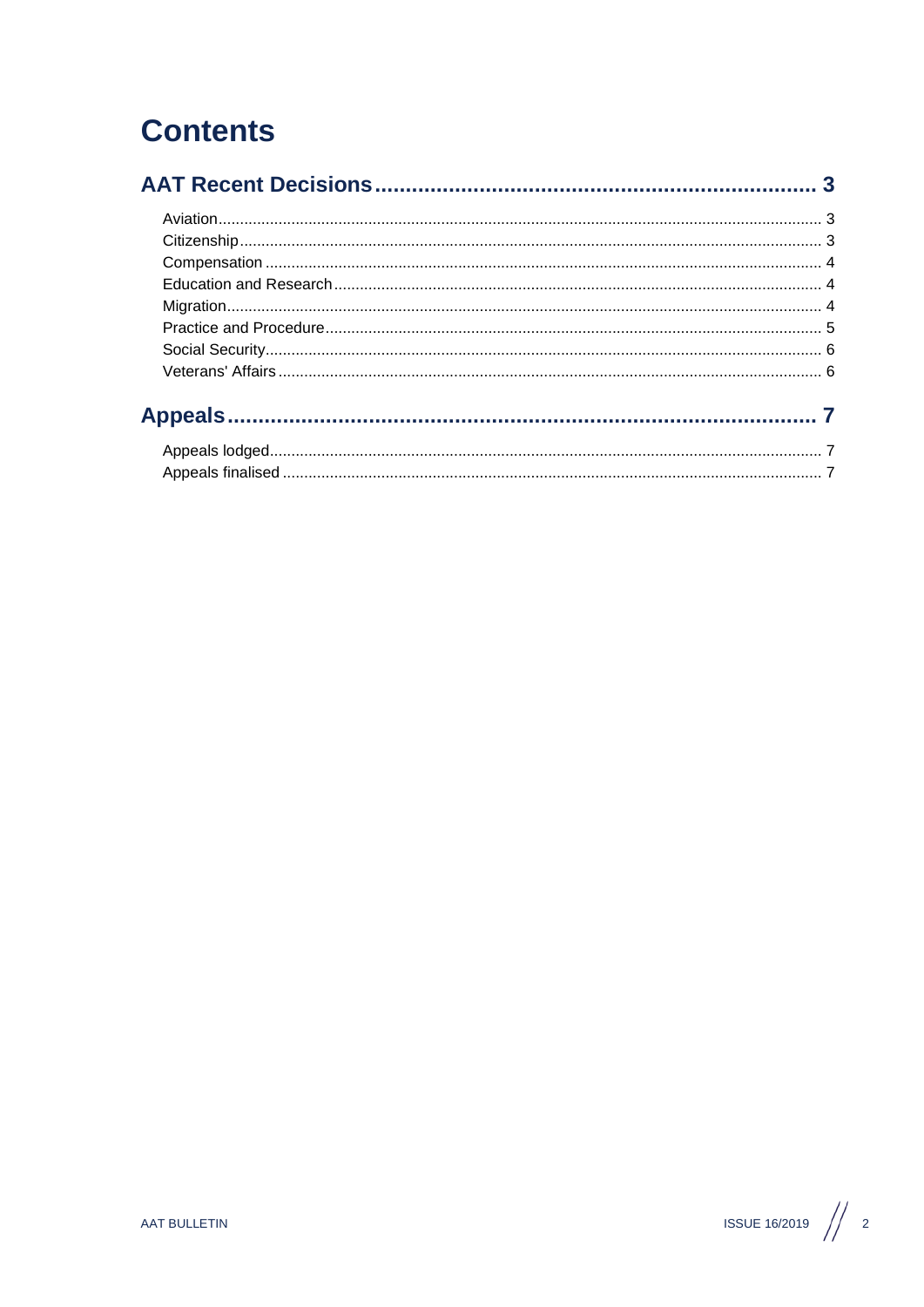## <span id="page-2-0"></span>**AAT Recent Decisions**

This section of the Bulletin provides information about all decisions recently published in the AAT's General, Freedom of Information, National Disability Insurance Scheme, Security, Small Business Taxation, Taxation & Commercial and Veterans' Appeals. This list also includes selected child support decisions published by the Social Services & Child Support Division and examples of recent decisions published by the Migration & Refugee Division. Only AAT decisions that have been published on **[AustLII](http://www.austlii.edu.au/au/cases/cth/aat/)** have been included. Full copies of the decisions can be accessed through the hyperlinks provided below.

#### <span id="page-2-1"></span>**Aviation**

**[Whitehall and Civil Aviation Safety Authority](http://www.austlii.edu.au/cgi-bin/viewdoc/au/cases/cth/AATA/2019/709.html?context=1;query=Whitehall%20and%20Civil%20Aviation;mask_path=au/cases/cth/AATA)** [2019] AATA 709 (14 March 2019); Deputy President I Hanger AM QC and Dr S Lewinsky, Member

CIVIL AVIATION – whether the applicant meets the medical standard for the issue of a Class 1 medical certificate – whether the extent to which the applicant fails to meet those standards is likely to endanger the safety of air navigation – whether any conditions could be imposed upon a medical certificate which would ameliorate any threat posed to air safety – applicant has a medically significant condition that is safety relevant – applicant has a severe opioid dependence and moderately severe benzodiazepine dependence – applicant's abstinence from problematic use of opioids and benzodiazepines not certified by an appropriate specialist medical practitioner – reviewable decision affirmed.

### <span id="page-2-2"></span>**Citizenship**

**[Al-Khalidi and Minister for Home Affairs](http://www.austlii.edu.au/cgi-bin/viewdoc/au/cases/cth/AATA/2019/700.html?context=1;query=Al-Khalidi%20and%20Minister%20for%20Home%20Affairs;mask_path=au/cases/cth/AATA)** (Citizenship) [2019] AATA 700 (12 April 2019); Senior Member C Puplick AM

Citizenship – citizenship by conferral – general residence requirement – spouse of Australian citizen – spousal discretion – whether applicant had close and continuing association with Australia during periods of absence from Australia in relevant period – decision under review affirmed

**[Jarusheh and Minister for Home Affairs](http://www.austlii.edu.au/cgi-bin/viewdoc/au/cases/cth/AATA/2019/711.html?context=1;query=Jarusheh%20and%20Minister%20for%20Home%20Affairs%20;mask_path=au/cases/cth/AATA)** (Citizenship) [2019] AATA 711 (12 April 2019); Senior Member C Puplick AM

CITIZENSHIP – citizenship test exemption – whether the applicant suffered from a permanent or enduring physical or mental incapacity – evidence of mental incapacity – tribunal not satisfied that there is evidence of mental incapacity – decision affirmed

**[JLKJ and Minister for Immigration and Border Protection](http://www.austlii.edu.au/cgi-bin/viewdoc/au/cases/cth/AATA/2019/716.html?context=1;query=JLKJ%20and%20Minister%20for%20Immigration%20and%20Border%20Protection%20;mask_path=au/cases/cth/AATA)** (Citizenship) [2019] AATA 716 (17 April 2019); Mr C Edwardes, Member

CITIZENSHIP – Afghanistan refugee – application for citizenship refused – bogus driver's licence – whether Tribunal satisfied of identity and good character – consideration of country information – good character test – decision under review – decision affirmed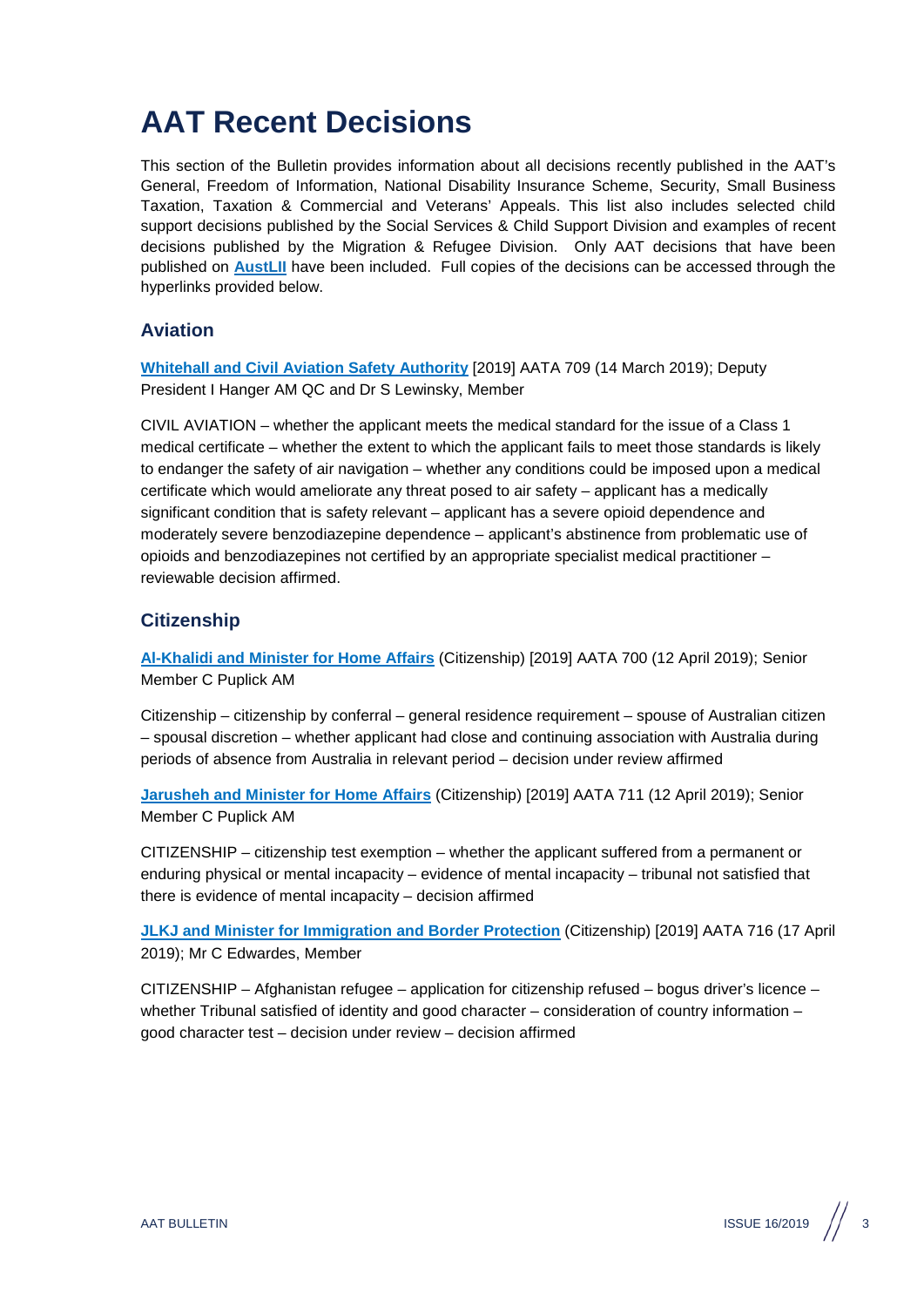**[Kuron and Minister for Home Affairs](http://www.austlii.edu.au/cgi-bin/viewdoc/au/cases/cth/AATA/2018/1330.html?context=1;query=Kuron%20and%20Minister%20for%20Home%20Affairs%20;mask_path=au/cases/cth/AATA)** (Citizenship) [2019] AATA 1330 (17 April 2019); Ms A Burke AO, Member

CITIZENSHIP – refusal of approval for Australian citizenship by conferral – whether the applicant is not of good character – whether the application for citizenship made by the applicant should be approved – decision under review set aside

**[Mohammadi and Minister for Immigration and Border Protection](http://www.austlii.edu.au/cgi-bin/viewdoc/au/cases/cth/AATA/2019/702.html?context=1;query=Mohammadi%20and%20Minister%20for%20Immigration%20and%20Border%20Protection%20;mask_path=au/cases/cth/AATA)** (Citizenship) [2019] AATA 702 (12 April 2019); Dr P McDermott RFD, Deputy President

CITIZENSHIP – permanent resident – application for Australian citizenship – notice of approval to cancel approval for citizenship – cancelled on character grounds – whether the applicant was of good character – the making of false statements – decision under review affirmed

#### <span id="page-3-0"></span>**Compensation**

**[Thompson and Comcare \(Compensation\)](http://www.austlii.edu.au/cgi-bin/viewdoc/au/cases/cth/AATA/2019/714.html?context=1;query=Thompson%20and%20Comcare%20(Compensation);mask_path=au/cases/cth/AATA)** [2019] AATA 714 (16 April 2019); Deputy President Boyle

COMPENSATION – Safety, Rehabilitation and Compensation Act 1988 (Cth) – ten applications – decisions under review affirmed

#### <span id="page-3-1"></span>**Education and Research**

**[GMFV and Secretary, Department of Education and Training](http://www.austlii.edu.au/cgi-bin/viewdoc/au/cases/cth/AATA/2019/701.html?context=1;query=GMFV%20and%20Secretary,%20Department%20of%20Education%20and%20Training%20;mask_path=au/cases/cth/AATA)** [2019] AATA 701 (16 April 2019); D K Grigg, Member

HIGHER EDUCATION – late withdrawal – whether any special circumstances exist to re-credit a VET FEE-HELP loan – decision under review affirmed

#### <span id="page-3-2"></span>**Migration**

**[Harris and Minister for Home Affairs](http://www.austlii.edu.au/cgi-bin/viewdoc/au/cases/cth/AATA/2019/718.html?context=1;query=Harris%20and%20Minister%20for%20Home%20Affairs;mask_path=au/cases/cth/AATA)** (Migration) [2019] ATTA 718 (17 April 2019); Mr C Edwardes, Member

MIGRATION – application for visitor short stay visa – battery conviction – whether decision –maker is to exercise discretion to refuse the grant of a visa – whether the applicant is of good character – future conduct s  $501(6)(d)(i)$  – Direction 79 – decision set aside and remitted with direction

**[MXFR and Minister for Home Affairs](http://www.austlii.edu.au/cgi-bin/viewdoc/au/cases/cth/AATA/2019/705.html?context=1;query=MXFR%20and%20Minister%20for%20Home%20Affairs%20;mask_path=au/cases/cth/AATA)** (Migration) [2019] ATTA 705 (5 April 2019); Deputy President S A Forgie

MIGRATION – application for revocation of mandatory cancellation of visa – where applicant fails the character test – where substantial criminal record under Migration Act 1958 – risk of reoffending – other reason why cancellation decision should be revoked – decision set aside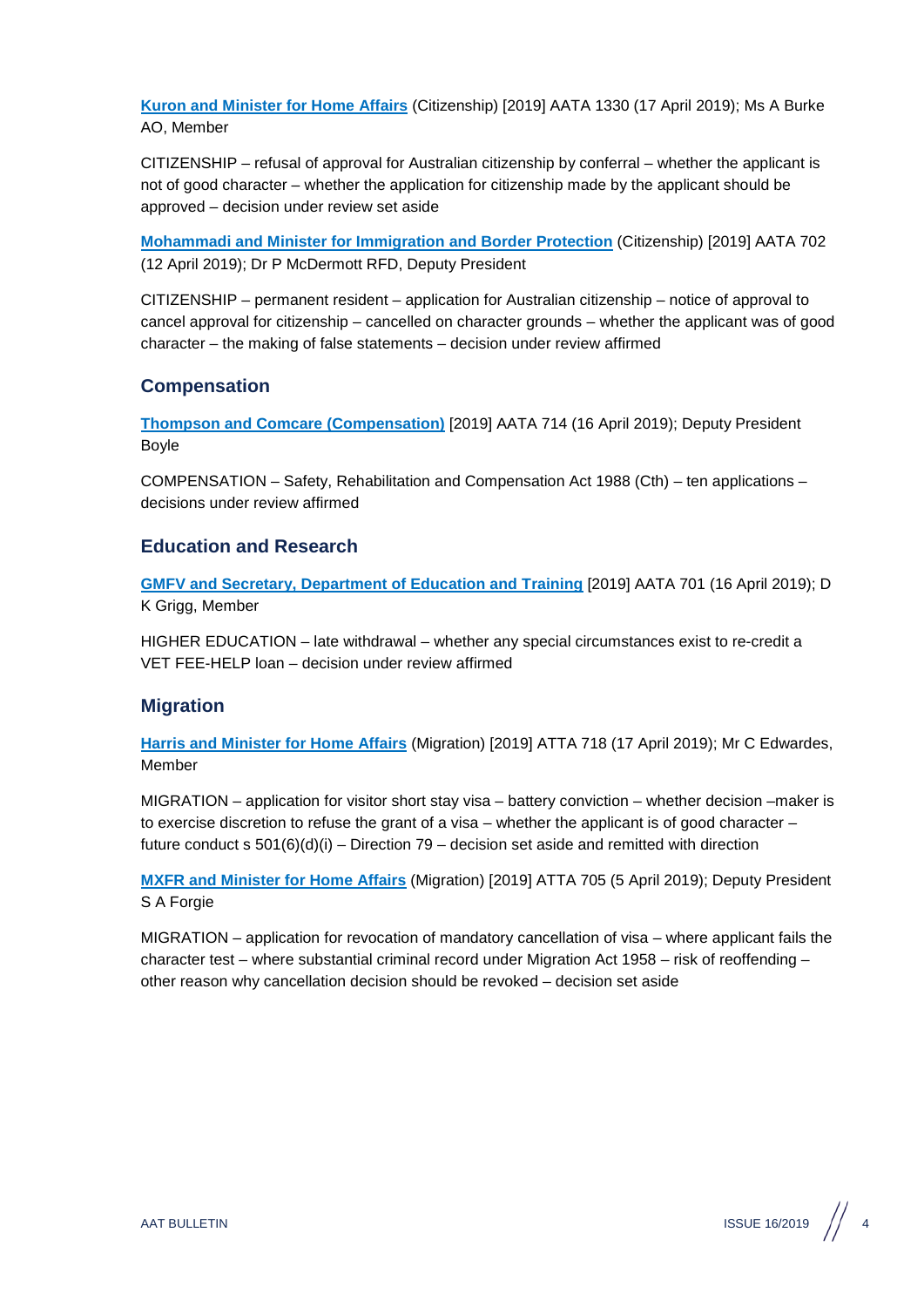**[QYFM and Minister for Home Affairs](http://www.austlii.edu.au/cgi-bin/viewdoc/au/cases/cth/AATA/2019/717.html?context=1;query=QYFM%20and%20Minister%20for%20Home%20Affairs%20;mask_path=au/cases/cth/AATA)** (Migration) [2019] ATTA 717 (16 April 2019); Senior Member T Tavoularis

MIGRATION – NON REVOCATION OF MANDATORY CANCELLATION OF VISA ON CHARACTER GROUNDS – Class BC Subclass 100 (Partner) visa – where Applicant does not pass the character test – more than 12 months' imprisonment or more – whether there is any other reason to revoke the mandatory cancellation of the Applicant's visa – considerations in Direction 79 – Decision under review affirmed

**[RWXF and Minister for Home Affairs](http://www.austlii.edu.au/cgi-bin/viewdoc/au/cases/cth/AATA/2017/1614.html?context=1;query=RWXF%20and%20Minister%20for%20Immigration%20and%20Border%20Protection;mask_path=au/cases/cth/AATA)** (Migration) [2019] ATTA 1614 (18 April 2019); Senior Member M Griffin QC

MIGRATION – visa refusal – Bridging E (Class WE) visa – character test – where applicant has substantial criminal record – where applicant's conduct in detention reflects adversely on character – whether risk of applicant engaging in criminal conduct in Australia – protection of the Australian community from criminal or other serious conduct – the best interests of minor children – expectations of the Australian community – other considerations – where international non-foulement obligations not relevant to proceedings – decision affirmed

**[Toki and Minister for Home Affairs](http://www.austlii.edu.au/cgi-bin/viewdoc/au/cases/cth/AATA/2019/742.html?context=1;query=Toki%20and%20Minister%20for%20Home%20Affairs%20;mask_path=au/cases/cth/AATA)** (Migration) [2019] ATTA 742 (17 April 2019); Member S Burford

MIGRATION – decision of delegate of Minister not to revoke mandatory cancellation of visa – capacity of Tribunal to go behind conviction - character test – substantial criminal record – Applicant convicted of unlawful assault – bodily harm against women in a short time period after arriving in – Australia Direction no. 79 – weighing up of primary and other considerations – protection of the Australian community – nature and seriousness of criminal offending – risk to the Australian community – expectations of the Australian community – strength, nature and duration of ties to Australia – extent of impediments if returned to New Zealand – reviewable decision affirmed

**[Tuimalatu and Minister for Home Affairs](http://www.austlii.edu.au/cgi-bin/viewdoc/au/cases/cth/AATA/2019/719.html?context=1;query=Tuimalatu%20and%20Minister%20for%20Home%20Affairs%20;mask_path=au/cases/cth/AATA)** (Migration) [2019] ATTA 719 (18 April 2019); Senior Member D. J. Morris, Senior Member C. J. Furnell

MIGRATION – mandatory cancellation of visa – consideration of Direction No. 79 – primary considerations – other considerations – any other matter – context of the offending and whether trend of increasing seriousness of violent offending – reviewable decision set aside and new decision substituted

#### <span id="page-4-0"></span>**Practice and Procedure**

**[Business Institute of Australia Pty Ltd and Australian Skills Quality Authority](http://www.austlii.edu.au/cgi-bin/viewdoc/au/cases/cth/AATA/2019/699.html?context=1;query=Business%20Institute%20of%20Australia%20Pty%20Ltd%20and%20Australian%20Skills%20Quality%20Authority%20;mask_path=au/cases/cth/AATA)** [2019] AATA 699 (16 April 2019); Deputy President The Hon. D Cowdroy OAM QC

POLICY AND PROCEDURE – application to stay decision of Australian Skills Quality Authority – decision to impose conditions on Applicants' registration – stay granted

**[Merage Group Pty Ltd and Australian Skills Quality Authority](http://www.austlii.edu.au/cgi-bin/viewdoc/au/cases/cth/AATA/2019/713.html?context=1;query=Merage%20Group%20Pty%20Ltd%20and%20Australian%20Skills%20Quality%20Authority%20;mask_path=au/cases/cth/AATA)** [2019] AATA 713 (15 February 2019); The Hon. D Cowdroy OAM QC, Deputy President

PRACTICE AND PROCEDURE – application to stay decision of Australian Skills Quality Authority – registered training organisation – decision to cancel registration – factors relevant to the granting of a stay – maintenance of standards for education and training – protection of students – insufficient evidence of financial impact – stay application refused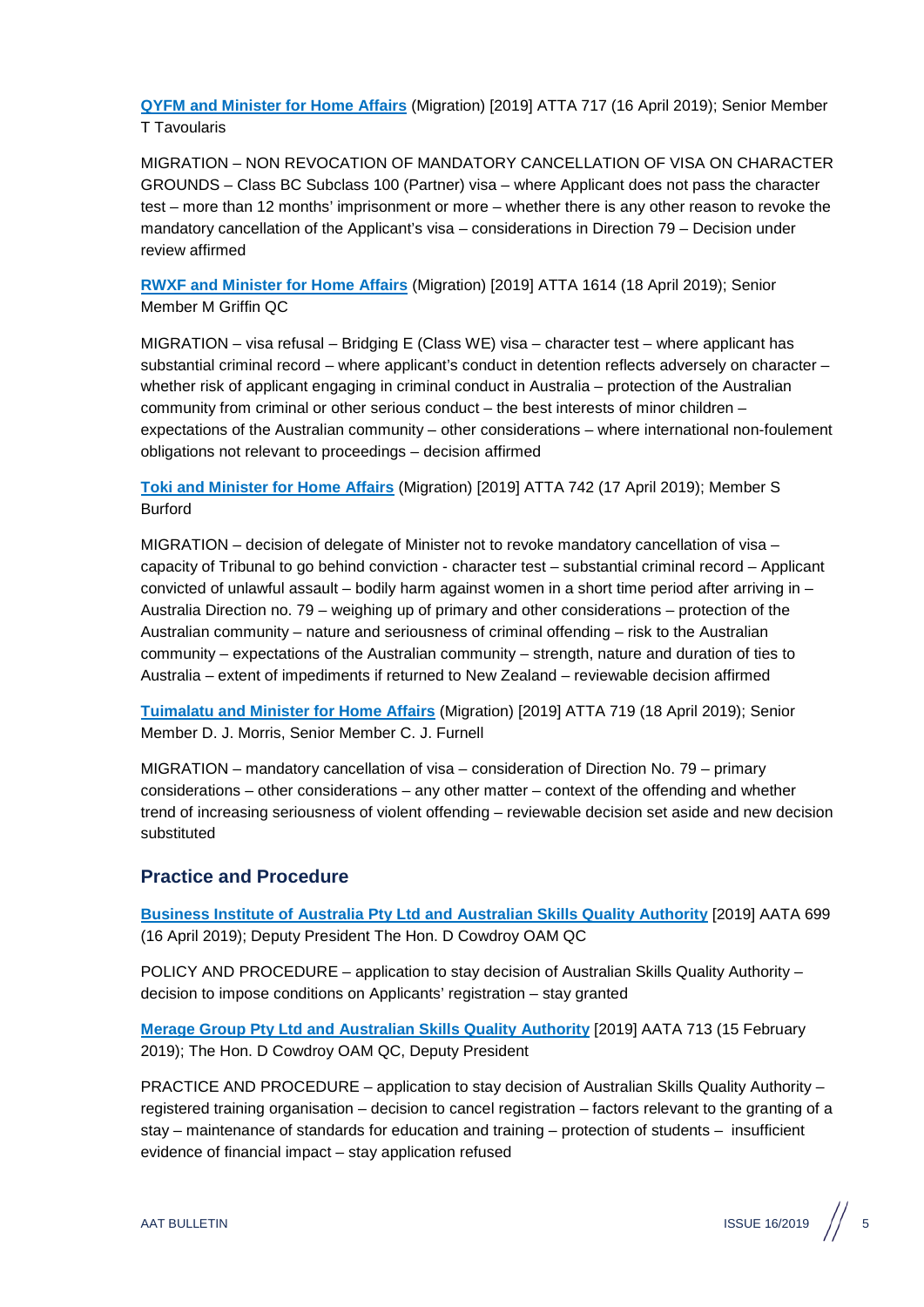**[Whitehall and Civil Aviation Safety Authority](http://www.austlii.edu.au/cgi-bin/viewdoc/au/cases/cth/AATA/2019/704.html?context=1;query=Whitehall%20and%20Civil%20Aviation%20;mask_path=au/cases/cth/AATA)** [2019] AATA 704 (16 April 2019); Deputy President I Hanger AM QC and Dr S Lewinsky, Member

PRACTICE AND PROCEDURE – whether order restricting or prohibiting the identity of the applicant should be made – where tribunal's reasons disclose sensitive and personal information – principle that proceedings before the tribunal should be held in public considered – application is refused

#### <span id="page-5-0"></span>**Social Security**

**[Fayez and Secretary, Department of Jobs and Small Business](http://www.austlii.edu.au/cgi-bin/viewdoc/au/cases/cth/AATA/2019/710.html?context=1;query=Fayez%20and%20Secretary,%20Department%20of%20Jobs%20and%20Small%20Business%20;mask_path=au/cases/cth/AATA)** (Social services second review) [2019] AATA 710 (16 April 2019); Ms A Burke, Member

SOCIAL SECURITY – Newstart Allowance – failure to attend appointment with employment services provider – failure to advise of non-attendance prior to appointment – whether reasonable excuse for the failure – penalty payment imposed – decision under review is affirmed

**[Hamilton and Secretary, Department of Social Services](http://www.austlii.edu.au/cgi-bin/viewdoc/au/cases/cth/AATA/2019/703.html?context=1;query=Hamilton%20and%20Secretary,%20Department%20of%20Social%20Services%20;mask_path=au/cases/cth/AATA)** (Social services second review) [2019] AATA 703 (16 April 2019); Dr L Bygrave, Member

SOCIAL SECURITY – application for extension of time – age pension debt – where applicant rested on his rights – where prejudice to Secretary and general public – where substantive matter may have merit – extension of time granted

**[Mosaui and Secretary, Department of Social Services](http://www.austlii.edu.au/cgi-bin/viewdoc/au/cases/cth/AATA/2019/715.html?context=1;query=Mosaui%20and%20Secretary,%20Department%20of%20Social%20Services%20;mask_path=au/cases/cth/AATA)** (Social services second review) [2019] AATA 715 (17 April 2019); Senior Member D. J. Morris

SOCIAL SECURITY – member of a couple – whether Applicant a member of a couple – if so, whether discretion should be exercised not to treat Applicant as a member of a couple for purposes of Act – consideration of circumstances of Applicant – purposes of the discretionary provision – special reasons in a particular case must be satisfied – not satisfied particular circumstances of Applicant enliven discretion – decision affirmed

#### <span id="page-5-1"></span>**Veterans' Affairs**

**[Dougherty and Repatriation Commission](http://www.austlii.edu.au/cgi-bin/viewdoc/au/cases/cth/AATA/2019/706.html?context=1;query=Dougherty%20and%20Repatriation%20Commission%20;mask_path=au/cases/cth/AATA)** (Veterans' entitlements) [2019] AATA 706 (16 April 2019); Senior Member L Kirk

VETERANS' AFFAIRS – disability pension claim – alcohol use disorder – hypertension – Deledio Principles – where hypothesis for claimed conditions consistent with templates in relevant Statement of Principles – whether claimed conditions were war-caused – where alcohol use disorder not warcaused – where hypertension war-caused – decision set aside in part

**[Quazer and Repatriation Commission](http://www.austlii.edu.au/cgi-bin/viewdoc/au/cases/cth/AATA/2019/712.html?context=1;query=Quazer%20and%20Repatriation%20Commission%20;mask_path=au/cases/cth/AATA)** (Veterans' entitlements) [2019] AATA 712 (17 April 2019); Mr A. Maryniak QC, Member

VETERANS' AFFAIRS – application for increase to special rate of pension from general rate of pension – Applicant aged under 65 at time of application – Applicant's general rate of pension assessed at 100 per cent – Applicant's incapacity from war-caused injuries or diseases renders him incapable of working more than eight hours per week – whether alone test at s  $24(1)(c)$  is satisfied – decision under review set aside and substituted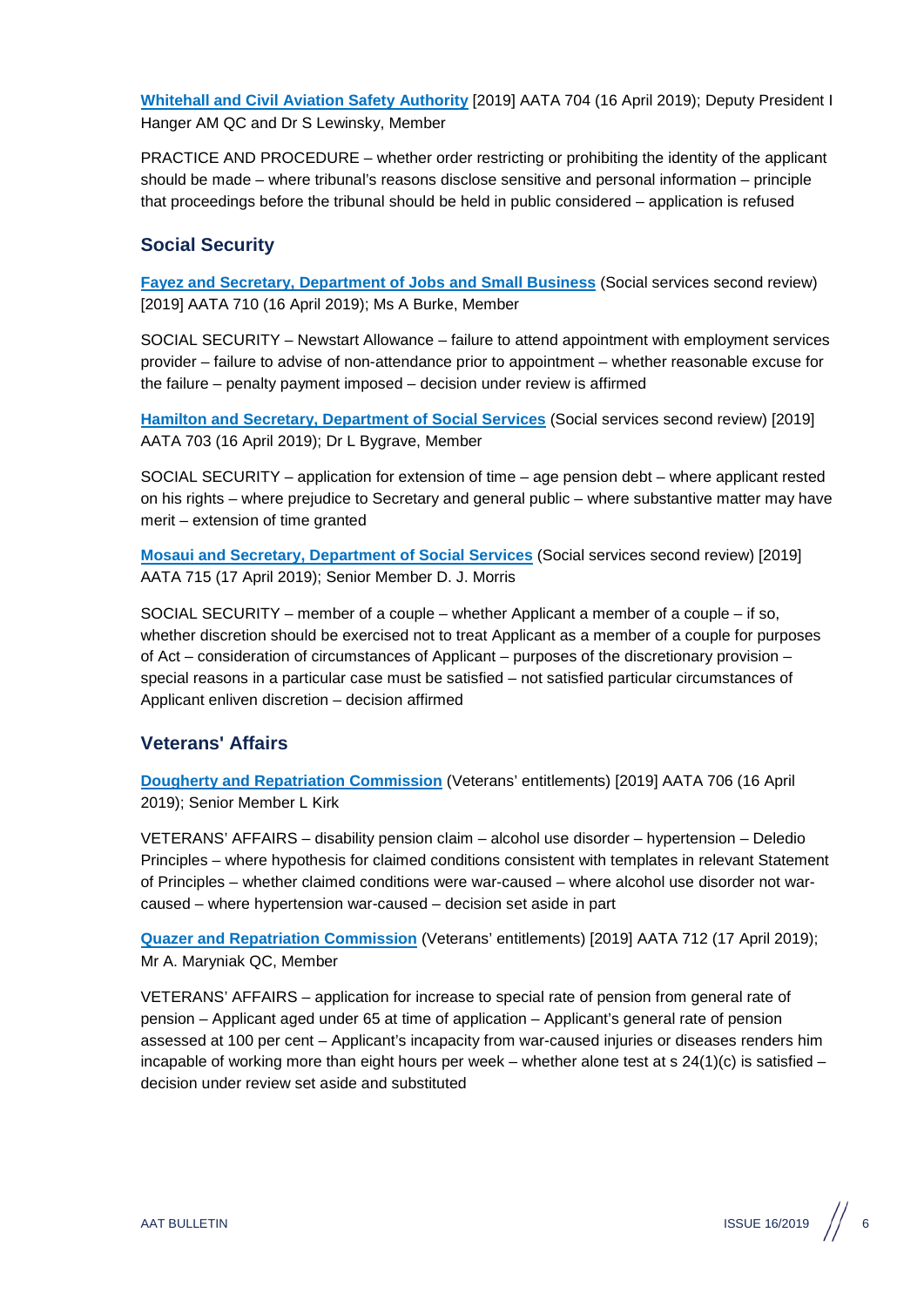## <span id="page-6-0"></span>**Appeals**

This section of the Bulletin provides information about appeals that have been lodged or finalised against decisions in the AAT's General, Freedom of Information, National Disability Insurance Scheme, Security, Small Business Taxation, Taxation & Commercial and Veterans' Appeals Divisions. Information is only included about appeals relating to AAT decisions that have been published on **[AustLII](http://www.austlii.edu.au/au/cases/cth/aat/)**. Full copies of the decisions can be accessed through the hyperlinks provided below.

### <span id="page-6-1"></span>**Appeals lodged**

<span id="page-6-2"></span>

| CASE NAME                                          |                  | AAT REFERENCE          |
|----------------------------------------------------|------------------|------------------------|
| <b>CJQP and Minister for Home Affairs</b>          |                  | [2019] AATA 332        |
| <b>Pohahau and Minister for Home Affairs</b>       |                  | <u>[2019] AATA 106</u> |
| <b>Appeals finalised</b>                           |                  |                        |
| CASE NAME                                          | AAT REFERENCE    | <b>COURT REFERENCE</b> |
| <b>FYBR v Minister for Home Affairs &amp; Anor</b> | [2018] AATA 4281 | [2019] FCA 500         |